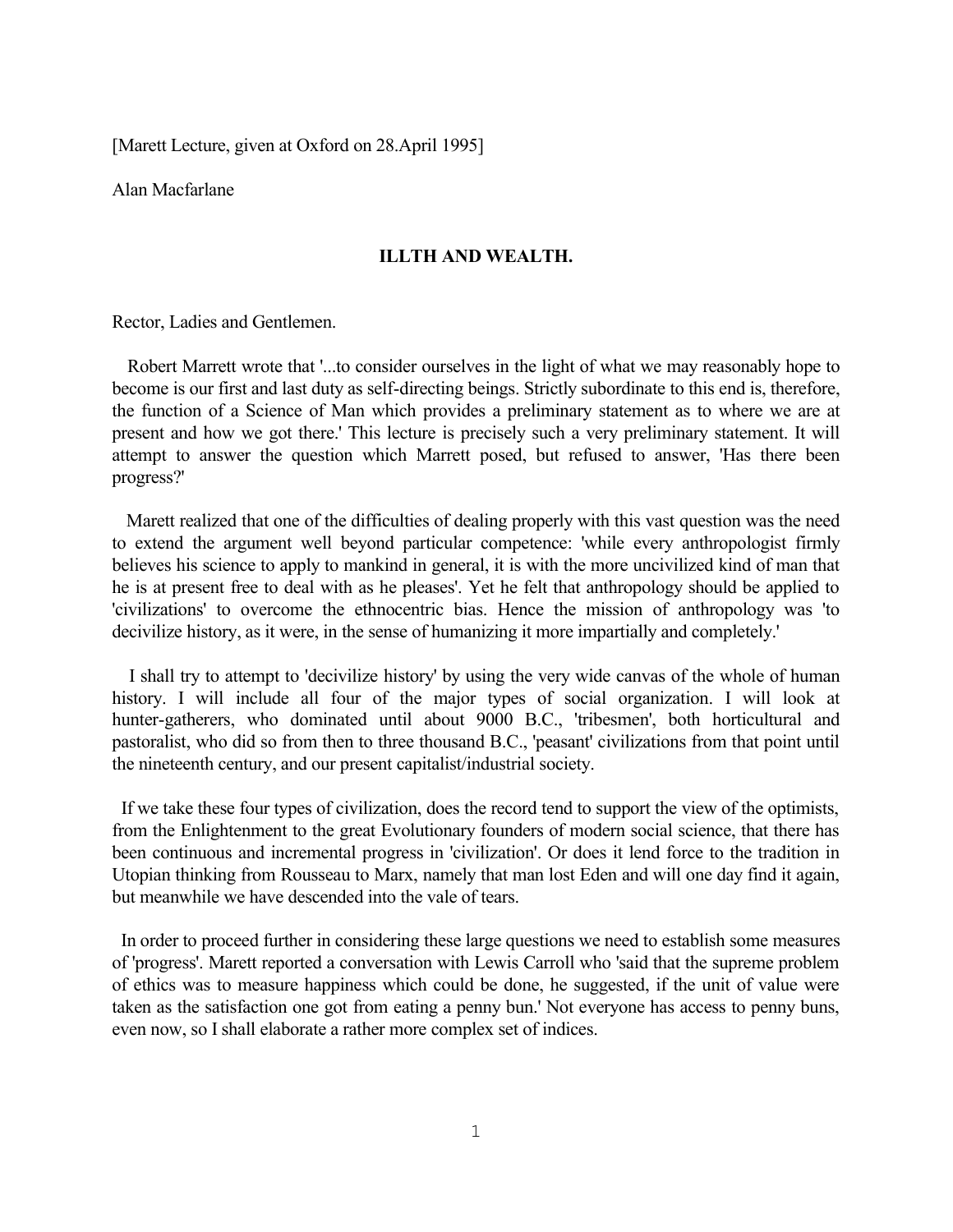One of the first to lay out a schema for a somewhat more nuanced analysis was Adam Smith in 'The Wealth of Nations'. As a political economist, Smith meant by 'wealth' much more than mere monetary accumulation. He also included health, peace, equitable taxation, a fair distribution of profits and much more.

We can extend his ideas by looking at the opposite of Wealth, namely what Ruskin called Illth. In 1860, Ruskin wrote of the "mere accidental stays and impediments acting not as wealth, but (for we ought to have a correspondent term) as 'illth'. This was the opposite of well-being, in other words ill-being. Thus Lewis Mumford described how "In war ... the army is not merely a pure consumer but a negative producer: that is to say, it produces illth, to use Ruskin's excellent phrase, instead of wealth - misery, mutilation, physical destruction, terror, starvation and death characterize the process of war and form a principal part of the product."

Illth is thus negative wealth, it devours rather than produces, causes ill-being, encompassing but also extending beyond, purely physical suffering to mental, aesthetic and moral ill-being. Its constituents are many. Here I will limit them to ten indices. All of these are bound to be value-laden and contentious. Yet the cumulative Benthamite calculus of pleasure and pain will roughly be accepted by most. What I wish to do is to provide a very brief overview of the history of each of these ten forms of illth/wealth over the four great forms of human civilization known to anthropologists.

The following account will only apply to ninety-five percent of the population or more. The elite in 'peasant civilizations', through cunning and good fortune, often escaped the major tendencies which I shall outline. Furthermore vast variations between civilizations and times have had to be smoothed out in pursuing this larger picture. One danger of this is that you may feel that there is some implied denigration of previous civilizations as brutal, ignorant, 'savage'. This is completely contrary to my purpose.

I shall start by considering the first three major types of civilization, that is up to the high point of peasantry. I will take the story to the year 1650, an arbitrary date. By pausing there our judgment will not be clouded by what we know happened afterwards. What sort of 'progress' had there been by the year that Thomas Hobbes' prepared **Leviathan** for the press?

#### **War**.

Lightly settled hunter-gatherer societies have been largely free of war. War or feuding becomes endemic in some tribal societies, particularly among forest dwellers and some pastoral nomads. Yet it is in the so-called 'higher' civilizations that war reaches its full climax. The long chronicle of battles and wars of conquest from Alexander, through Caesar down to the seventeenth century does not need to be rehearsed here. McNeill noted that the casualties and ferocity of war seemed to be on the increase again in Europe from the fifteenth century onwards. The wholesale destruction of the Empires of South America and Mexico, the Manchu invasions of China, the religious wars of Europe, had led to a world which by 1650 appeared to be spiraling into more and more devastating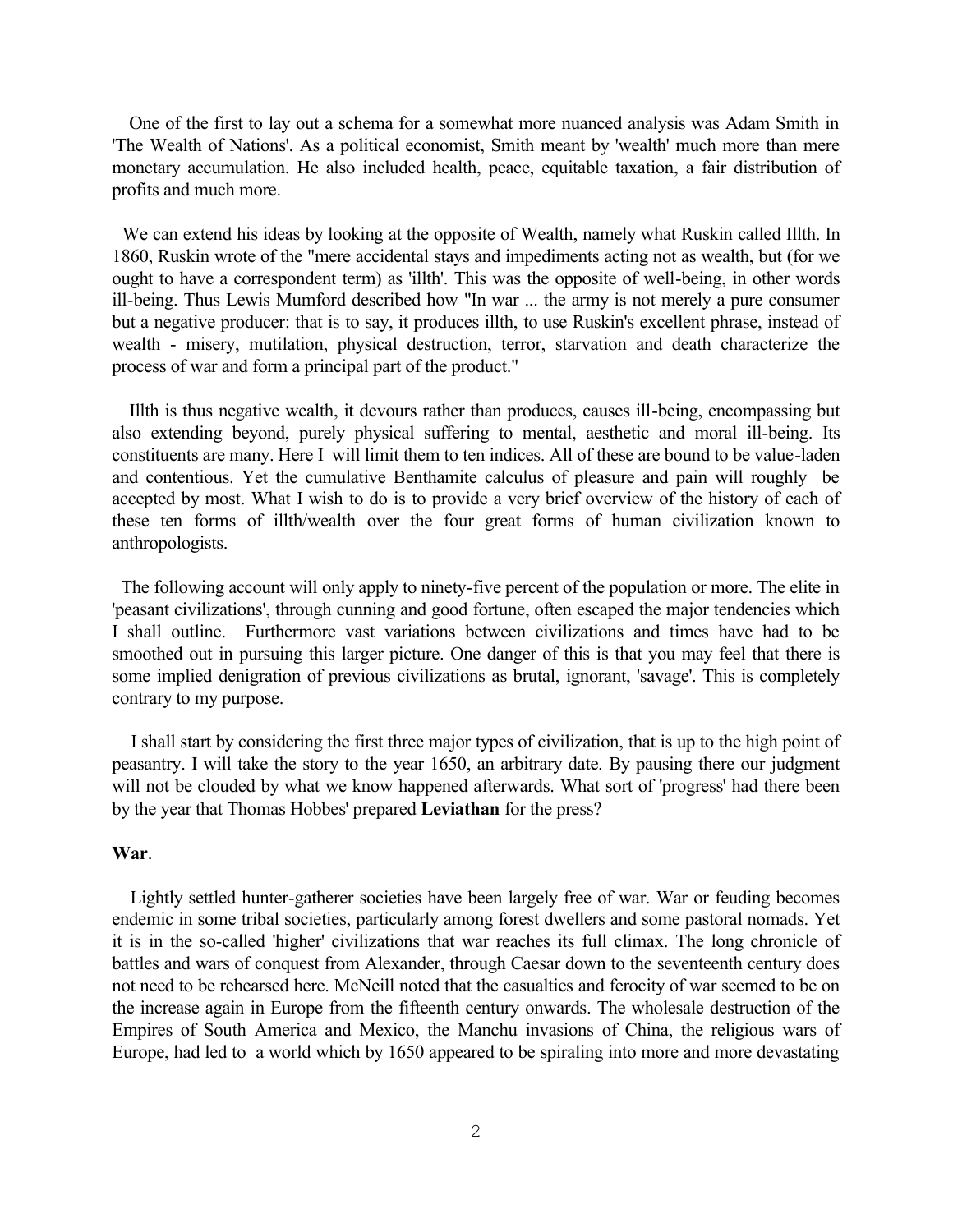war.

This tendency is not difficult to explain. As technology progresses, the tools of destruction grow ever more powerful. As populations grow, larger numbers die of the side-effects of war - famine and epidemics. As increasing wealth is generated, the temptations to predation increase and the causes of potential conflict multiply. The Hobbesian vision of a war of all against all, had culminated in a world of marauding armies. There seems to be a natural tendency for war to expand to fill the resources available for it.

#### **Famine.**

The old stereotype of the half-starved hunter-gatherer has been laid to rest, notably by Sahlins in his famous essay on the 'Original Affluent Society'. With very light populations and with a diversity of wild plants and animals, ancient hunter-gatherers seldom suffered from serious food shortages. Likewise, tribal societies usually lived well above subsistence levels, with ample reserves and complex webs of social investment to cushion them against animal sickness or unseasonable weather. Yet, as population builds up in the phase of peasant civilization, we begin to see the era of widespread deaths and famines. By the seventeenth century, the 'general crisis' in Europe was but one manifestation of the growing tendency for peasantries to endure periodic massive famines.

Again the reasons are not difficult to find. The Malthusian cycle of growing population, cultivation pushed into marginal land, larger demands made by non-agriculturalists in the towns, the growth of mono-cultures over large flat plains in central Europe, India, China and Russia, all these and other variants of the law of diminishing marginal returns led to a world described by Braudel as follows. "Famine recurred so insistently for centuries on end that it became incorporated into man's biological regime and built into his daily life. Dearth and penury were continual..." (Braudel, Capitalism, 38) The tendency was thus towards greater production and the feeding of more and more people, but with periodic swings in the other direction, leading thousands or hundreds of thousands to starve. By the middle of the seventeenth century the major agrarian civilizations were in a far more perilous situation than their hunter-gatherer or tribal ancestors. Quantity of mouths had been substituted for quality, proteins had been replaced by carbohydrates. The trend was undoubtedly downwards, even if the total world production of human foodstuffs had increased enormously over the previous three thousand years.

#### **Disease.**

We can first consider the major epidemic diseases. All of these are density dependent. None of them were widespread in either the hunter-gatherer or tribal phases. It was only with the growth of cities and settled peasantries that the great scourges, bubonic and pneumonic plague, smallpox, measles, typhus, typhoid, cholera, cut swathes through the population. Many of these only became important causes of mortality from the sixteenth century onwards. They often accompanied the growing devastation of wars and the debility caused by famine. By the 1650s Europe and Asia had reached an apparent ceiling where the death rates were rising and viral and bacterial epidemics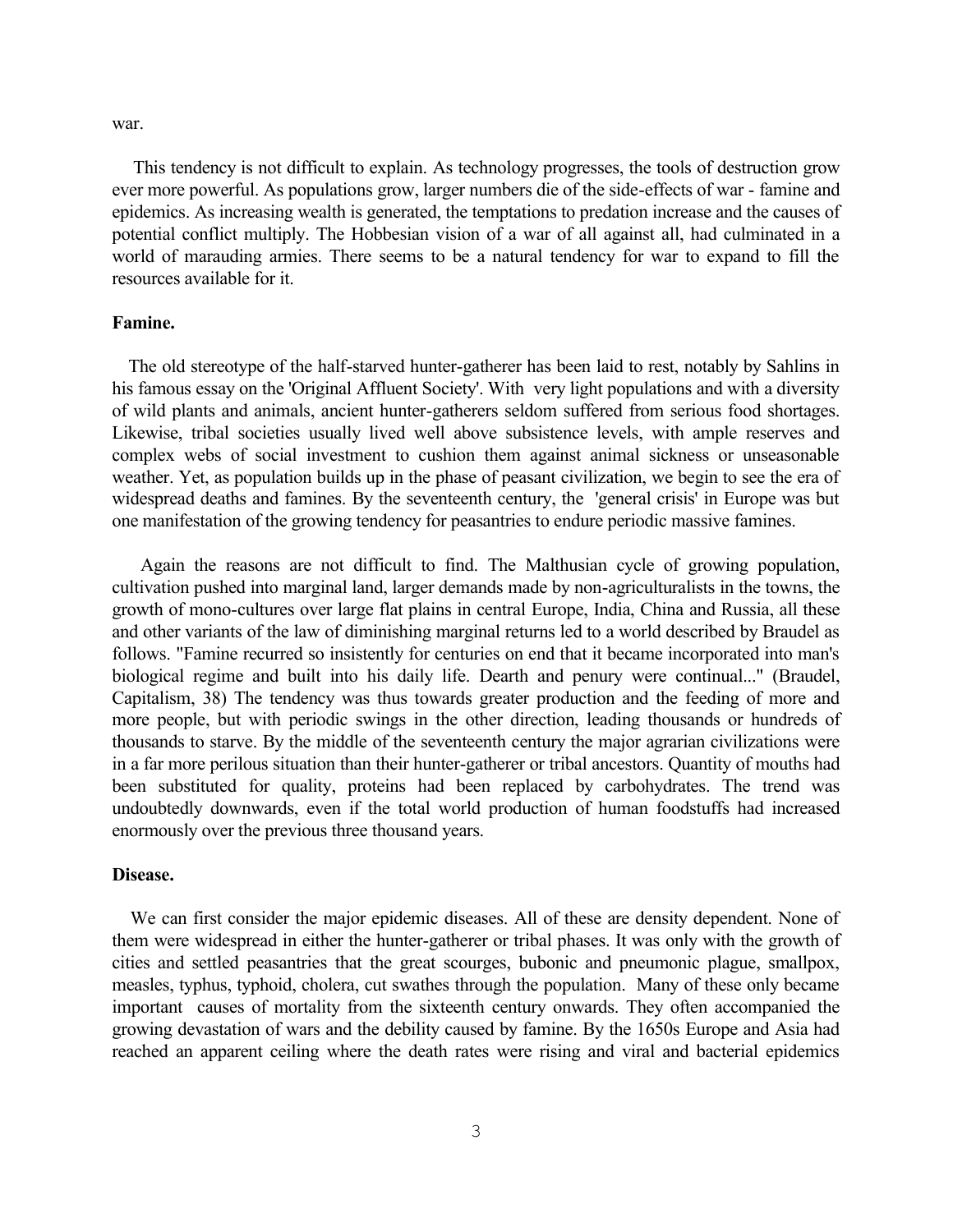#### occurred ever more frequently.

Endemic diseases are also density and nutrition dependent. In particular malaria and dysentery grew in seriousness as population grew. Neither is likely to have been a major problem in hunter-gatherer or tribal societies, but the **anopheles** mosquito spread as people practiced intensive agriculture and became weakened by hunger. Meanwhile the rising level of human and animal excrement poisoned the water supplies, leading to growing problems of enteric disease. Morbidity and mortality rose in what Turner has aptly called 'disease-logged' societies.

# **Work**.

It is difficult for a modern western audience to realize how much Illth can be created by over-work. The crippling pain of straining the muscles and bones in long, arduous and tedious manual labour has to be personally observed to be appreciated. How then has this very important component of illth and wealth changed over the millennia?

The story has been well told by Ester Boserup. She showed that with each phase of economic 'progress', the mass of the population were subjected to heavier and heavier work loads. In hunter-gatherer societies it was easy to gather enough food and other necessities in a few hours a week. Pastoralism requires little human labour and slash and burn cultivation produces large surpluses with a short burst of effort.

 It is with intensive farming to produce not only enough for the peasant but also the townsman and nobility, that the long drudgery really begins. Though wind, water and animal power may help, much has to be done by the human legs, arms and back. A sixty-hour working week, often involving tremendous efforts to push, pull, grind, beat and carry, is common in peasant societies.

This development is not difficult to explain by reference to the processes of agricultural involution, decreasing marginal returns, deterioration of capital, the destruction of war and a growing ruling and urban elite. The result is again one of growing illth. By 1650, of the 500 million humans on earth, nineteen out of every twenty of those who lived in peasant societies were living a life of enormous physical toil.

#### **Status inequality.**

It has often been noted that hunter-gatherer societies are usually egalitarian, with no inherited differences of rank, class or caste. With the phase of tribalism, some impermanent rank differentiation occurs, for instance with chiefs and commoners. Yet pastoral societies are also fiercely egalitarian and status is achieved not ascribed in 'Big Men' societies. There are no classes or castes.

It is only with the emergence of peasantries that real birth inequalities arise. The 'premise of inequality' becomes widespread. Some are believed to be born as better, superior, more fully human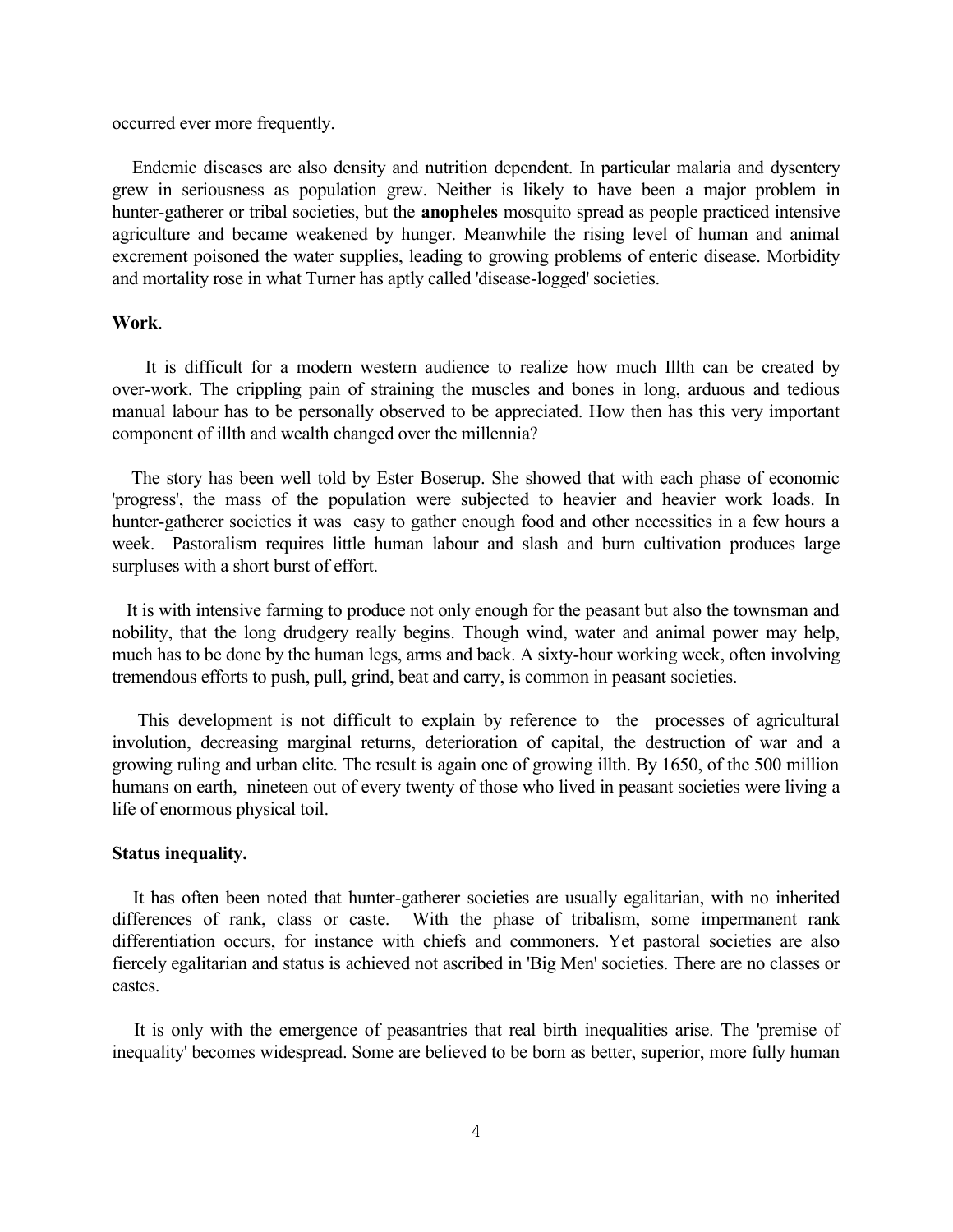than others. This takes many different forms.

In 'ancient' societies, it often took the shape of slavery. In Indo-European societies it usually took the form of a four-fold division into occupationally defined orders, ranked as superior and inferior. These were the lords, priests, townsmen and peasants. In western Europe the peasant were often semi-unfree, tied to the land, their work and marriages in the hands of the manorial lords.

The barriers between groups applied to all of life; eating, marrying, property rights. The differences took their most extreme form when given ritual sanction as in the Indian caste system which added a layer of 'untouchables' below the other orders. There were, of course, immense fluctuations, yet the powerful tendency towards hierarchical inequalities constantly re-asserted itself. Thus by the middle of the seventeenth century, throughout Asia and Europe, the vast bulk of the population were born as inferior - not just poorer or weaker, but less human. Most were not born equal and free, but unequal and unfree. The pressures of population, of the concentration of wealth and power in a few hands, the fear of predation by other nations or other lords, led to a vast increase in the status of the lords and the literati and a consequent weakening of the mass of the people.

### **Economic inequality.**

In hunter-gatherer societies the returns on a day's labour hardly varies from the 'richest' to the 'poorest', and any inequalities are quickly dispersed through sharing. There is no way to store wealth and no way to pass it on over the generations. There is little private property and no means to accumulate capital.

Although there is some differentiation in tribal societies, it is again relatively slight. The richest gain their prestige and power from distribution, gift-giving or conspicuous destruction, rather than from accumulation. The richest herdsman or swidden farmer is only perhaps twice as rich as the poorest. Human labour and human military strength tend to be the scarce factors in production and almost all own their own bodies and their potential.

As peasant societies develop, the gap widens. With the development of markets and money it became possible to store and accumulate wealth and transmit it over the generations. With the growth of population and the huge investment of labour in land improvements, land rather than labour became the scarce factor in production. Private property, exclusive rights in productive assets, grew rapidly.

Again there were fluctuations, but by the seventeenth century a Spanish hidalgo, a French nobleman, a Chinese mandarin, or an Indian rajah often had wealth that exceeded that of the average of the mass of the population by a ratio of much more than 100:1. He could have purchased whole villages of subsistence farmers and all their possessions with ease.

This can be quantified in terms of the proportion of surplus kept by the producer. The hunter-gatherer keeps or exchanges all of his or her production. The tribesman keeps nine tenths of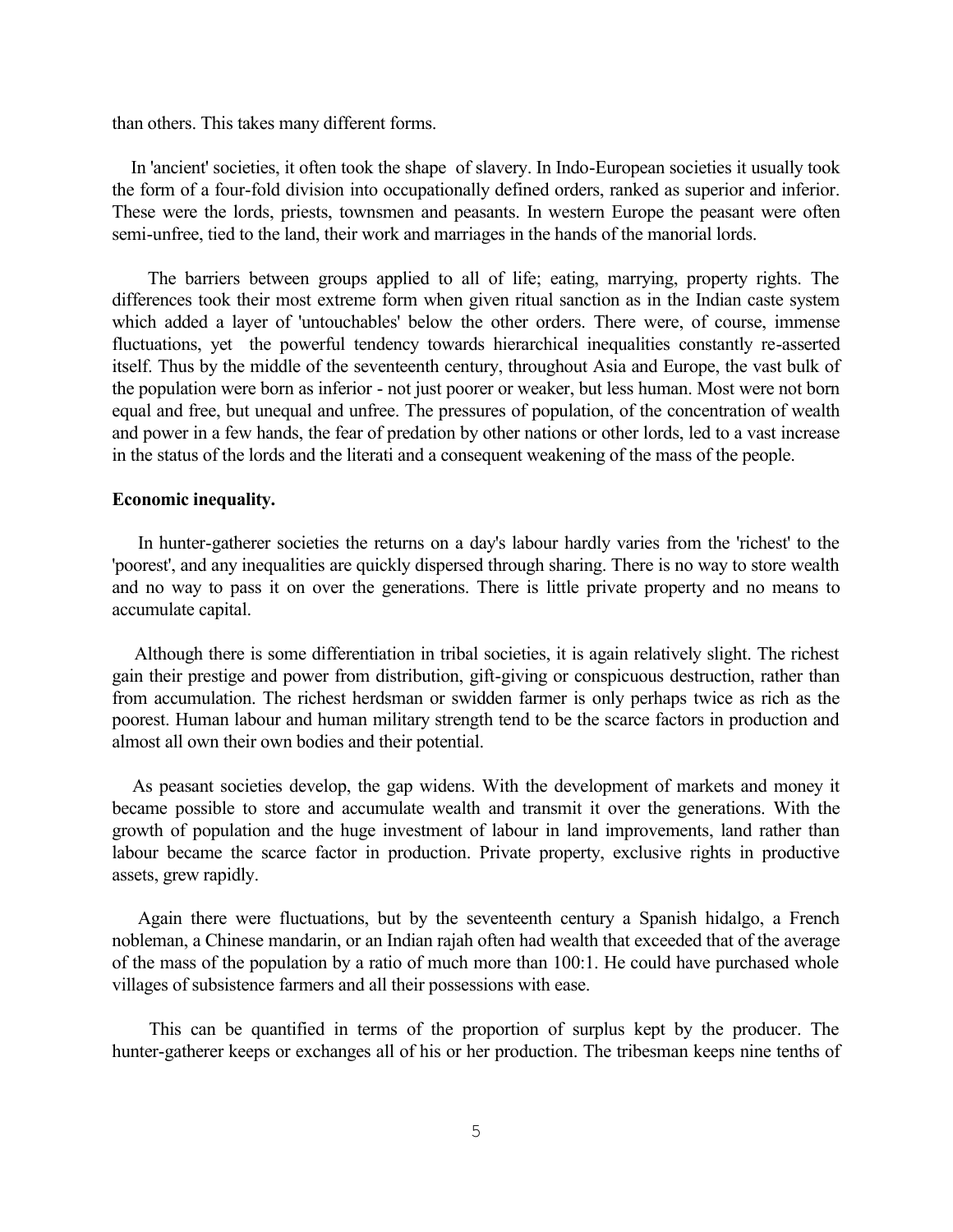his produce. Peasants often have to surrender between a half and three-quarters of their produce to lords and clergy. All surplus value is drained from them in rents, taxes and debt re-payments.

### **Power inequality.**

Political power is practically absent in hunter-gatherers societies. It is well known that there are no chiefs or Big Men. Small groups constantly split up as each follows his or her own interests. There is no way in which one person can force another to do anything.

 From this situation of consensus or ordered anarchy, the development of tribal societies created a minimal order. Chiefs with some power often emerged, but their control was limited in geographical range and depended on agreement. Without a police force, superior weapons, a standing army, the indirect pressures of money or writing, it was impossible for long-term dictatorships to emerge.

It is with the growth of the early Empires of peasants that Acton's dictum concerning the corruption of absolute power came into force. The power inequalities we witness in the classical civilizations, in China, or in the Empires of Incas and Aztecs are well known. The tendency was towards absolutism, the rule of divine kings or Emperors.

This tendency can be seen very clearly in Western Europe after the collapse of Rome. It has been charted, for instance, by Perry Anderson in his **Lineages of the Absolutist State**. As the feudal kingdoms settled down, royal power grew. The period of the relative autonomy of city states in Italy or of local lords in France or Spain gave way to the era of powerful absolute rulers, typified by the Russian Tsars or Louis XIV. The tendency was everywhere towards absolutism. Parts of the pattern have also been outlined by Wittfogel in his characterization of Oriental despotism.

Against the massive force of a superior military technology, for which they had to pay, the average peasant was powerless. He or she had no say in government at the national level. The monolithic machinery of the increasingly powerful nation states was outside his control. He was left with only the 'Weapons of the Weak', periodic largely fruitless rebellions, informal resistance through foot-dragging, petty sabotage and theft.

Again, if we try to give a rough quantified estimate, the peasant's power was less than a thousandth of that of his local lord, whose power again diminished over time in relation to the absolute rulers. By 1650 Europe, like Asia, seemed to be moving inexorably towards ever-greater concentrations of political power in fewer and fewer hands.

### **Cognitive and spiritual inequality.**

In hunter-gatherer societies there are few cognitive or spiritual differentials. Each adult can know most of what others know. There is secret knowledge, often held by an individual, family or a particular gender, but most knowledge, whether about this world or the next, is shared.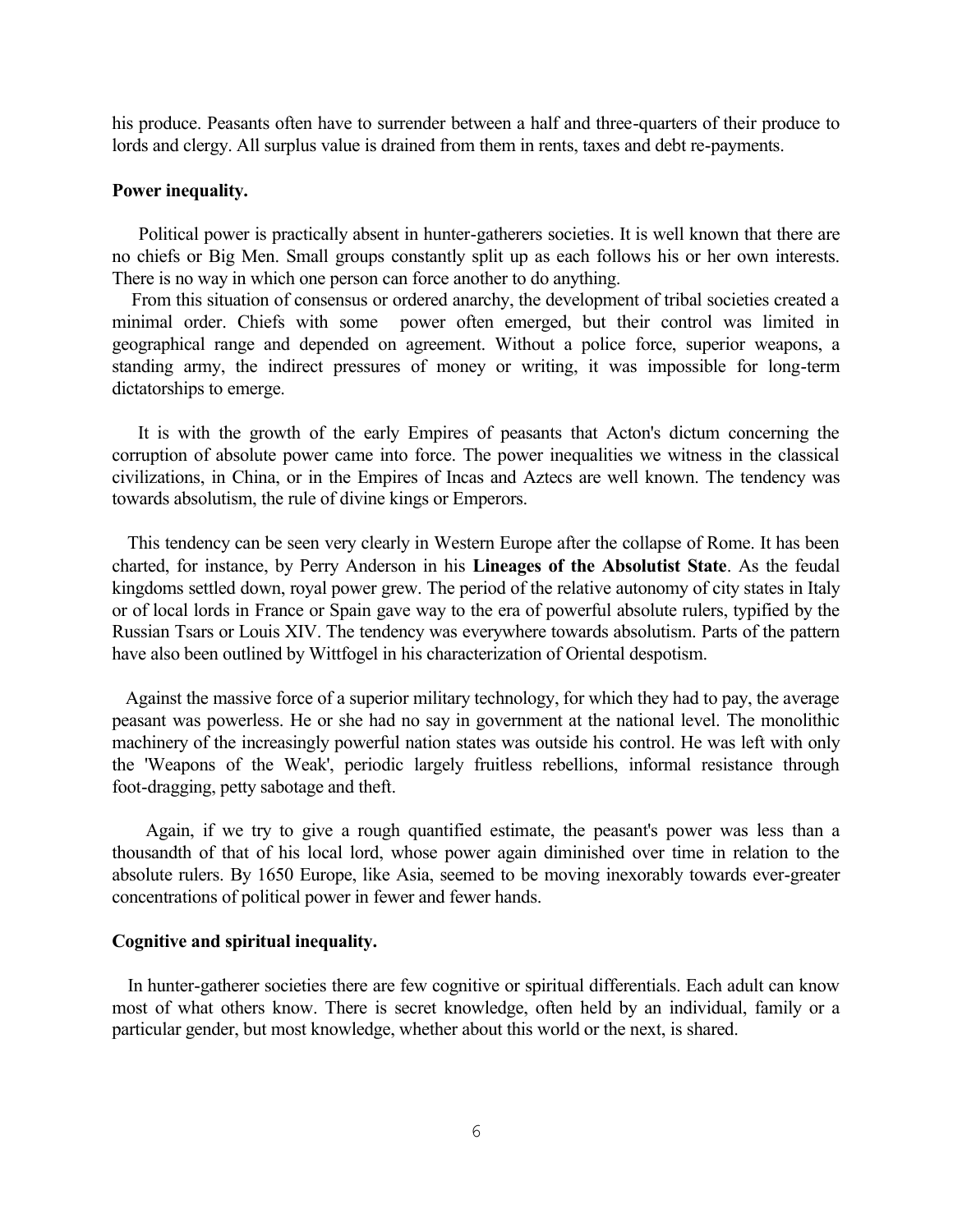The growth of tribal societies fragments knowledge somewhat. Shamans, diviners, bards begin to monopolize esoteric knowledge, particularly about the past and the supernatural. Yet with the absence of powerful tools of knowledge, particularly the manipulation of symbols through writing, the vast majority of the population are largely equal in the face of life's uncertainties.

With the development of writing and other tools of thought such as mathematics, complex philosophical systems, world religions, as well as material technologies which influence thought such as glass and clocks, the gap between a small literate group and the mass of an illiterate peasantry widens. Knowledge is power and such knowledge was monopolized by Mandarins, Brahmins, Clergy and Notaries. The difference between what anthropologists have called the 'Great' and 'Little' traditions, that is the complex and powerful cosmologies and knowledge of less than five per cent of the population, and the local truths known by the other 95 per cent grows apace.

 Thus by the seventeenth century there were in India, China, Russia and western Europe tiny oases of esoteric knowledge in a vast expanse of oral culture. In quantitative terms a Chinese mandarin or west European lawyer would have access to a thousand times as much information as a Chinese or French peasant. As knowledge grew, it became concentrated into a few hands.

Those who tried to challenge this monopoly found themselves faced by the thought-police of the various forms of inquisitorial process. The mounting power of the Catholic Inquisition, particularly after the Counter-Reformation in Europe from the sixteenth century, is just one example. That world of closed thought which Voltaire satirized in **Candide** had been growing for several centuries. The tendency in thought and religion, as in politics, was towards absolutism, towards Popper's 'Closed Society'.

# **Gender inequality.**

Many of the preceding tendencies come together and are magnified in the relations between the genders. Although there are inequalities, on the whole men and women are more or less equal in hunter-gatherer societies. This equality is largely preserved in many tribal societies. In particular, horticultural societies which have been the locus for matrilineal and, to a certain extent, matriarchal, institutions. Women provide an equal or greater amount of labour in hoe cultivation and they influence production as well as reproduction. Though pastoral societies tend to be male-dominated, the differential is not yet heavily emphasized.

It is with the growth of peasantries that the real oppression of women multiplies. Whether this is mainly the result of their diminishing role in economic production with plough cultivation, or of the effects of world religions which characteristically give them a secondary position, or of increasing stratification, which turns them into pawns in marriage alliance strategies, or of rising mortality rates which exacerbates their role as machines for producing children, is still much debated. Probably it was a combination of all these and other factors. Certainly the effects are writ large in each agrarian civilization, though the forms of deprivation vary.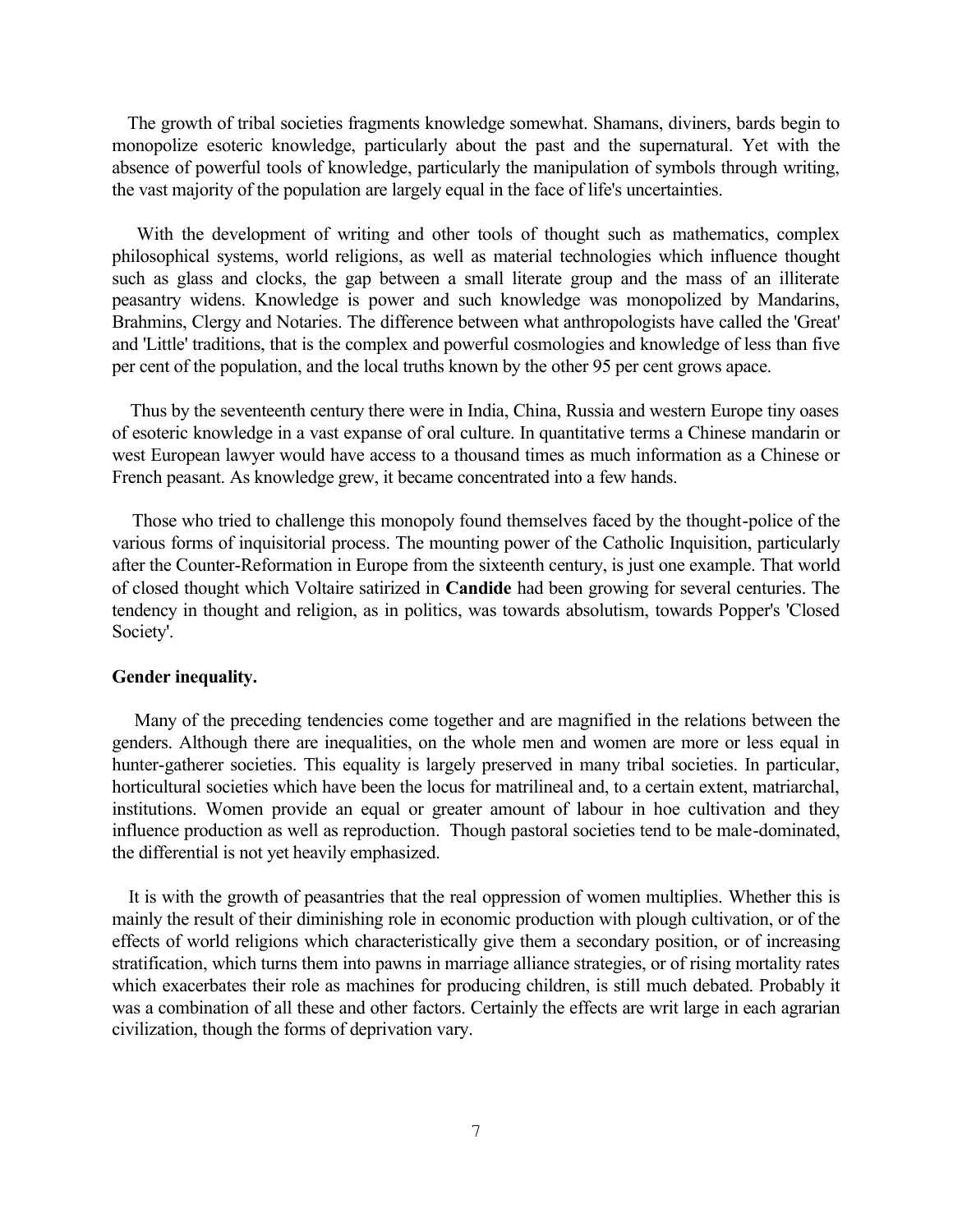In China one manifestation was in the growing custom of foot-binding, the crushing and breaking of the feet bones of half the population, thus confining them for many centuries to a life of pain and marginality. In Islamic civilizations women were in every sense inferior and often kept in exclusion through purdah. When Islam mixed with tribalism, there grew up the practice of female circumcision. In Hindu society, women were first the slaves of their fathers, then their husbands and finally their sons. They had no rights and their life was to be extinguished if possible with that of their husband. In southern Europe the opposition whereby men were the guardians of honour, and women the gateway to shame again placed women in an increasingly inferior position.

 In almost all of these cases their virginity and procreative power was their chief merit. They were inferior at birth, were married off early, worked enormously hard, bore many children and many died relatively young. Their inferiority was reflected in sex-selective infanticide and their exclusion from politics, priesthood, education and the public sphere.

Thus within that 95 per cent or more of the population already many times poorer, weaker and less knowledgeable, there was an enormous internal gulf between the lowest of the low, that half of the population born female and the rest. The long-term tendency seems to have been downwards, with indignity and deprivation piled on inequality and injustice.

# **Relative deprivation and contentment.**

Sahlins pointed out that happiness or contentment largely lies in the relationship between ends and means. Hunter-gatherers characteristically live in a world where needs, wants, desires are few and are easily attained. The good things of life, adequate food, leisure, sex, companionship, excitement, are within everyone's reach. This is the Garden of Eden.

It is a world which is continued to a considerable extent in many tribal societies. Particularly among horticulturalists, anthropological accounts often describe the surplus of good things, pigs, yams, taro, beautiful objects, which are exchanged . Prestige alone is in limited supply, but even some of that can be enjoyed by all but a few 'rubbish men'. These are worlds of affluence.

 As peasantries emerge we change into a world of scarcity, at least for the 19 out of 20 who live by manual labour. There is always a shortage, whether of labour, health, children, money for taxes, food, time, reputation. This is a world which many anthropologists have described. It is Foster's world of 'limited good' and envy, Black-Michaud's world of 'moral scarcity', Bailey's world of peasant fears of the 'bad life'.

Life has become a constant battle. It is a struggle against predatory lords and priests, against townsmen and money-lenders and literati, a mutually divisive struggle against other peasants. It is that atomistic world of 'amoral familism' which Banfield analysed and Marx bewailed. In this world there are two particularly grinding forms of relative deprivation.

On the one hand it is apparent that there are people in the towns or manor houses who enjoy a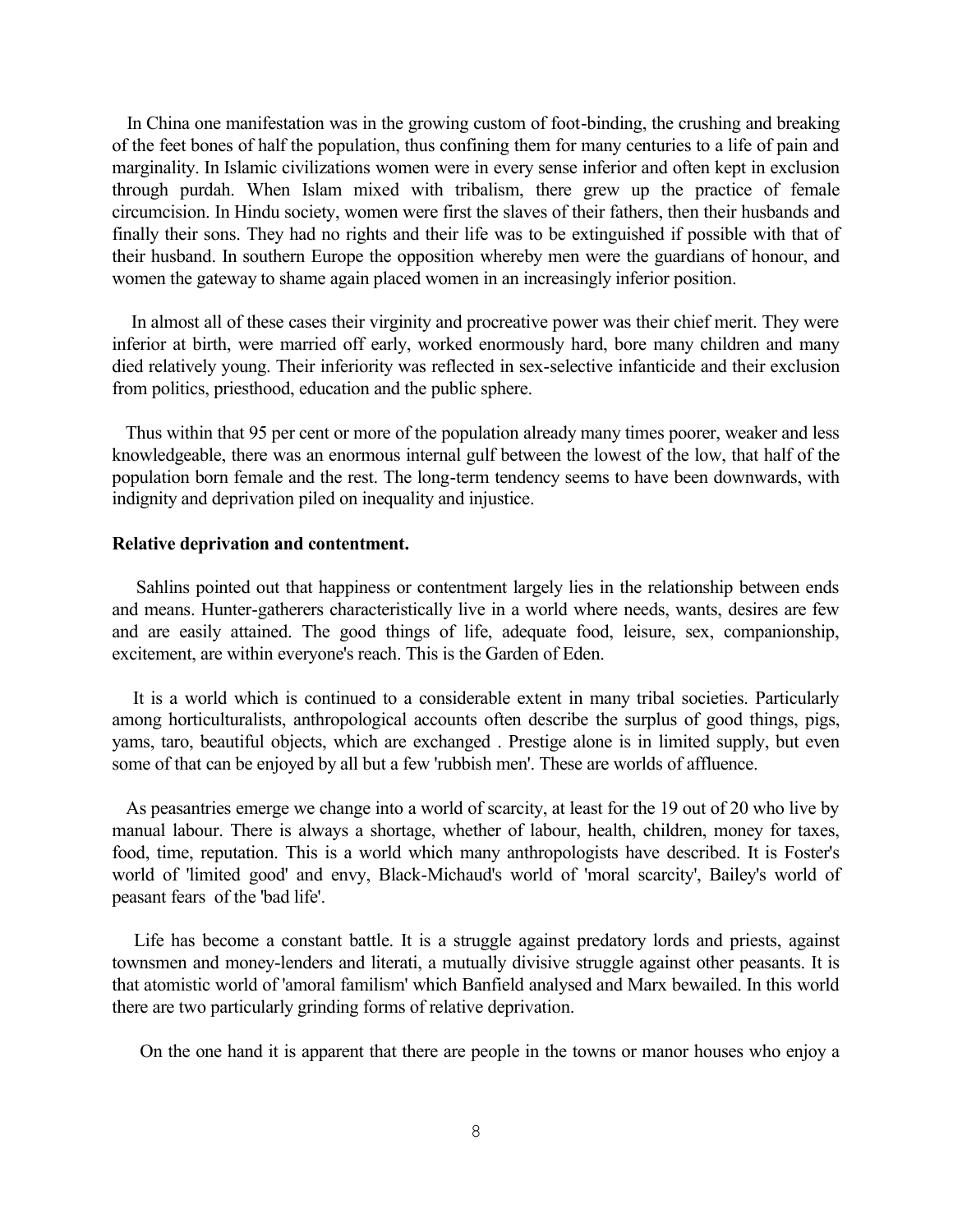standard of living infinitely better than one's own and who look down on one as ignorant, brutish, almost sub-human. Yet the means to emulate them are totally absent. On the other hand, there are literal shortages of everything. The philosophy of many rulers was brutally stated by the founders of the Tokugawa regime in Japan: "The proper way to govern is to ensure that peasants don't accumulate wealth yet don't starve either" - that is by "making certain they can neither live nor die". The peasants live, as Tawney put it in his famous metaphor, with their noses just above the water. One disaster and they drown.

Thus all of life is an effort to bring ends and means closer together, to economize on time, effort, to scheme and scrimp. The harder one works, the more the ends, whether leisure, comfort or security, seem to elude one. Of course not all is gloom. Feasts and festivals, the cohesion of the famous **gemeinschaft** give their solace. Yet the general characteristic is a world of moral, spiritual, economic and material scarcity. This is a world which has been captured movingly by Bruegel, Goya and van Gogh, Balzac, Tolstoy and Carlo Levi.

#### **The downward tendency to 1650.**

Thus if a dispassionate observer, living in about 1650 but with the knowledge we now have of the growth of European and Asian civilizations, had summarized the state of the nations, s/he would not have been optimistic. On every level, there was a steady worsening of the condition of the vast majority of those who lived in the great agrarian civilizations which now dominated the globe. While gross economic wealth had increased and the earth sustained more and more people, while the technologies of thought and power gave mankind hitherto undreamt of control over the environment, the polarization between the lucky few and the misery of the mass grew apace. It was almost as if there was a necessary built-in contradiction. As the total wealth increased, most individuals suffered more and more illth. Up to this point, Mandeville's famous maxim had not applied; 'private vice, public misery' would have been nearer the mark.

### **The reversal of the trends.**

Yet when we look back, only 350 years later, from the end of the twentieth century, a mere speck of time in the history of man on earth, these tendencies have almost all been reversed. Since this is familiar to us, I shall only very briefly summarize the unexpected transformation.

War has continued with us, but has increasingly become the exception rather than the rule. As a cause of human death, it has declined in importance. The trend seems to have started in the West in the early C18 and in Asia from the nineteenth, though there have been some notable reversals.

Large-scale famine disappeared in western Europe in the eighteenth century, with the tragic exception of Ireland. It disappeared in Asia after the 1960s. Africa alone is now famine-prone.

Disease mortality started to drop in parts of Europe from the eighteenth century, then in the later nineteenth century the causes of most epidemic diseases were discovered. Although there is now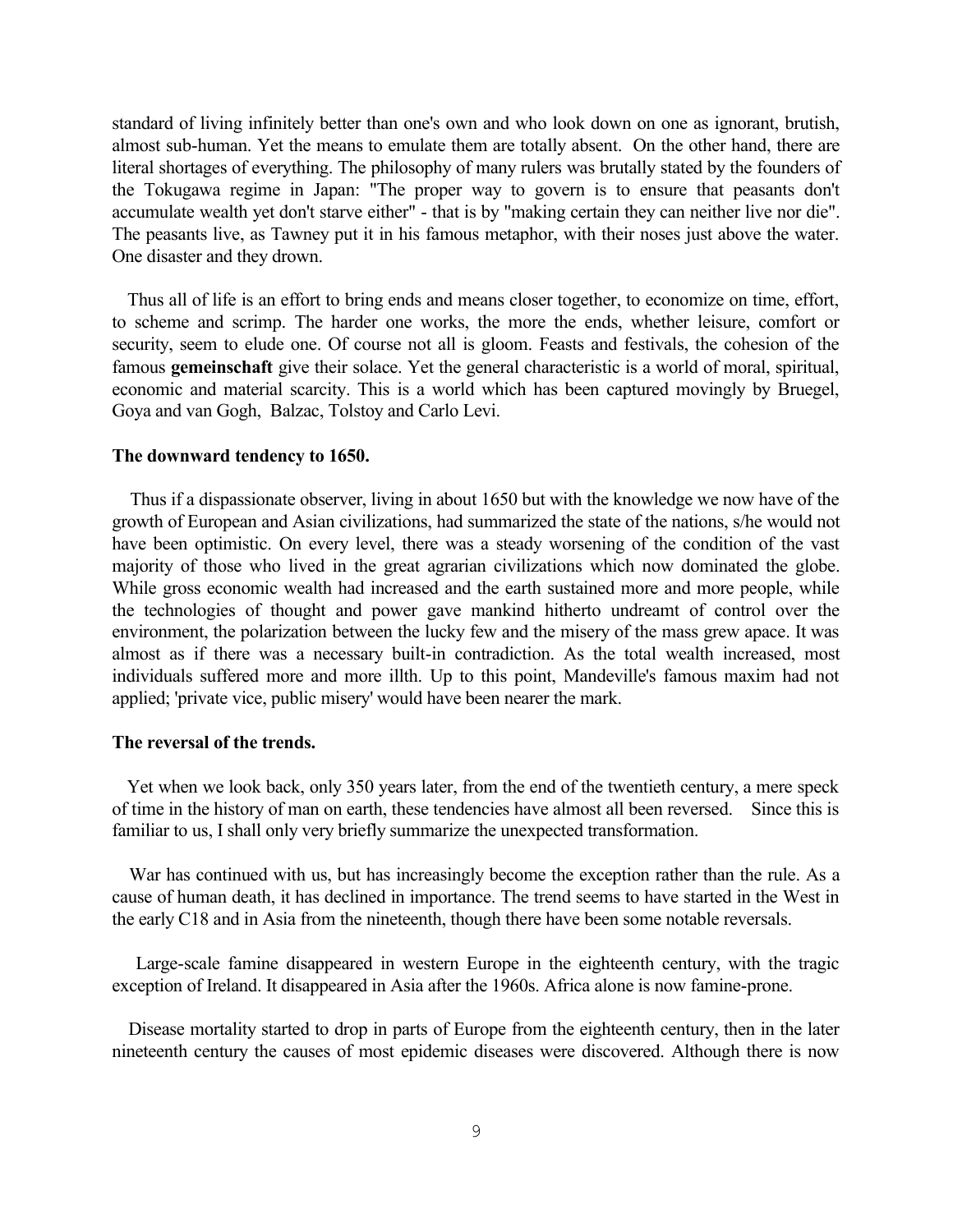some resurgence of malaria and other diseases, and of new diseases such as AIDS, most epidemic and endemic diseases were under control in Europe by the later nineteenth century and in Asia by the 1960s.

The industrial revolution has freed many from long hours of physical work. In the West this happened from the later nineteenth century and it is now starting to happen in many parts of Asia. Indeed the major problem for many now is too little work, not too much. Machines driven by fossil fuels have increasingly taken the strain off the human back, arms and legs.

In terms of birth status, the famous declaration of the rights of man which proclaimed the certain truth that man is born equal and free was only one landmark in the reversal in the promise of inequality, whose latest expression is the death of apartheid. By the 1830s, Tocqueville could believe in the inevitable progress of the tendency to equality. Slavery was formally abolished, then serfdom. Caste has been more obdurate and class has replaced the old system of estates. Yet whatever the continued inequalities, there is a widespread belief in the universal equality of humans at birth.

In terms of economic differentials, there has been a massive levelling. The very rich are still with us, but there is no longer a vast gap between the one to five per cent who have a thousand times the income of the average of the rest. There is a more gradual gradient of wealth, with the majority of the population, at least in the West and increasingly in Asia, living at a level of affluence undreamt of even two centuries ago.

In terms of political power, the gradual death of absolutist regimes has gathered pace and democracy spread. First in parts of north-western Europe and America, then in India and southern Europe, and now dramatically in Eastern Europe and perhaps soon in China, absolutism is on the retreat. Its famous representatives, Stalin, Hitler, Mussolini, Mao and Pol Pot, have been only weakly replaced by the now 'amoral supermen', the communications moguls. The ideal, if not the practice, of democracy is widely espoused and has become the norm, rather than the exception.

There has also been an opening and levelling of knowledge. The closed worlds of priesthood and literati have withered before mass education, the rapid spread of printing and other communications technology, the growth of scepticism and tolerance. The inquisition has been abolished and the thought police pensioned off in many parts of the world. The ordinary educated citizen may not have specialist knowledge in many fields, but the division of knowledge is no longer between the one who has keys to all that is known, and the nineteen who are excluded.

The emancipation of women in many parts of the world has been partially achieved, though inequalities of course remain. Foot-binding and **sutee** have been abolished and though bride-burning and female circumcision and purdah still continue, there is little doubt that an impressive shift in power has occurred.

Finally, in terms of means and ends, though we still live in a world of relative scarcity, and this is